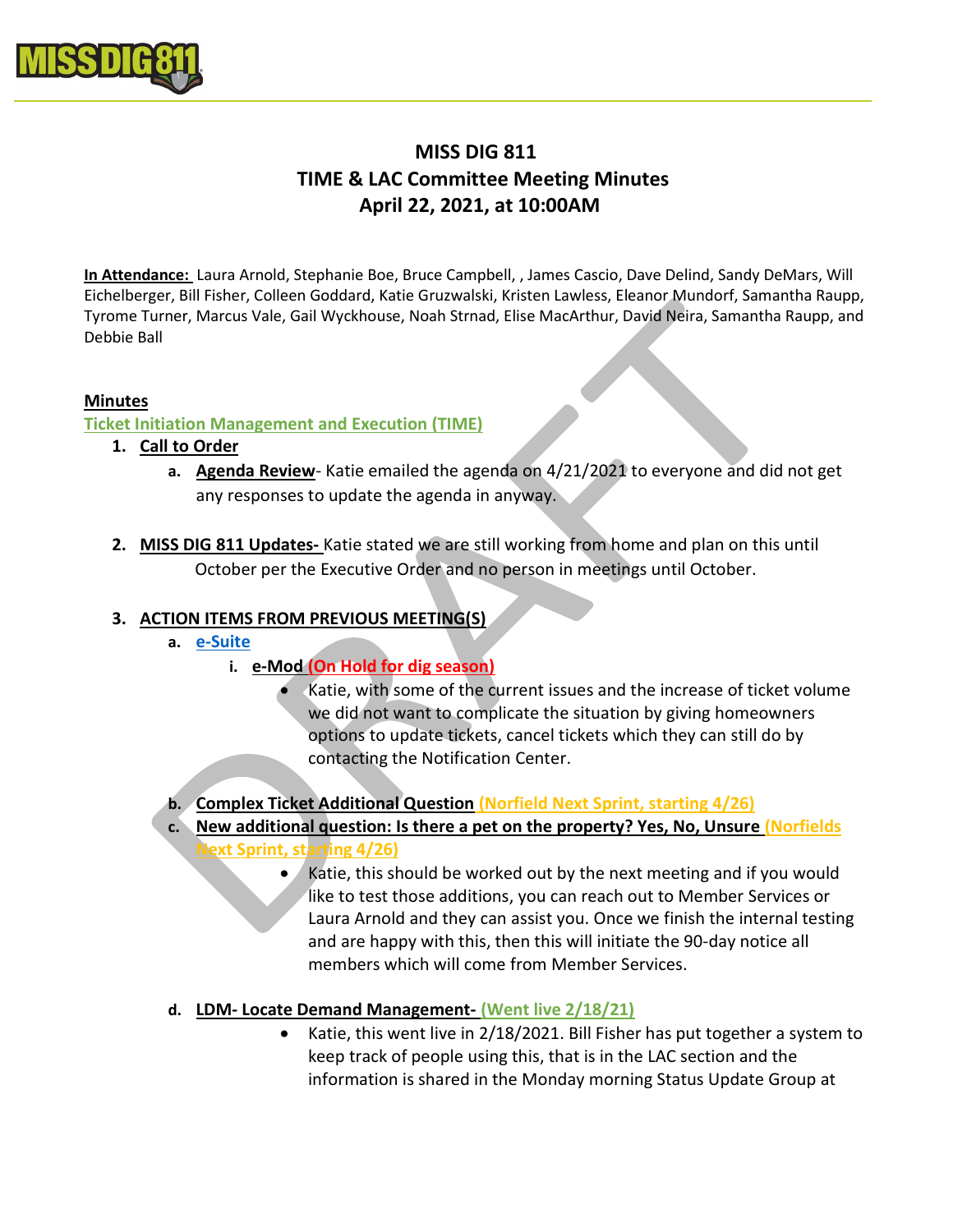

10am, if anyone is interested in joining the meeting, please contact Bruce Campbell.

- e. Sub-TIME will meet every two weeks to discuss large changes to Ticket Entry and e-Locate Systems, as well as building out our dashboards in Tableau. To participate in the subcommittee Members must be current with the MISS DIG 811 SEP, Field Basics, and RTE basic training. If you are unsure of training status, please reach out to the Education Team-education@missdig811.org
	- i. If you would like to be on this subcommittee, please email Katie at kgruzwalski@missdig811.org. The next meeting will be on May 11.
	- ii. Upcoming topics:
		- 1. Sign Install/ Replace Scope of Work review
		- 2. Limiting Project Ticket Scope of Work
		- 3. Member and Excavator Dashboards
		- 4. Excavator Over Notification limitations/ notices
		- 5. Ticket System Enhancements RFP

### f. Expedited Locating for fee- Locate Now (Long-term goal)

• Katie, this is being worked on especial with the current tickets having issues being located we are not encouraging moving forward at this time.

### 4. New Action Items

- a. IT Issues
- Katie, our call center was down Saturday morning 2am to 8am but the RTE program and the e-Locate program were up the entire time. This was due to the contact center solution did some work on one of the main servers so when they went to another server it didn't fail over. They are working on a reason for outage, and we will share that information with you when we get it. We will schedule another outage with them to make sure what they did to fix those issues do not happen again. Will share that information. There was another issue on Tuesday, the carrier in the Thumb area, for some reason the bandwidth wasn't delivering their calls to our system but that was resolved.

### b. Open discussion

- No one had comments or questions.
- c. Private Locates expanded to the entire State for RTE users
	- Katie, as of last Thursday and we have three companies, and the pilot is completed and will be expanding this to the Notification and to e-Locates users in the fall.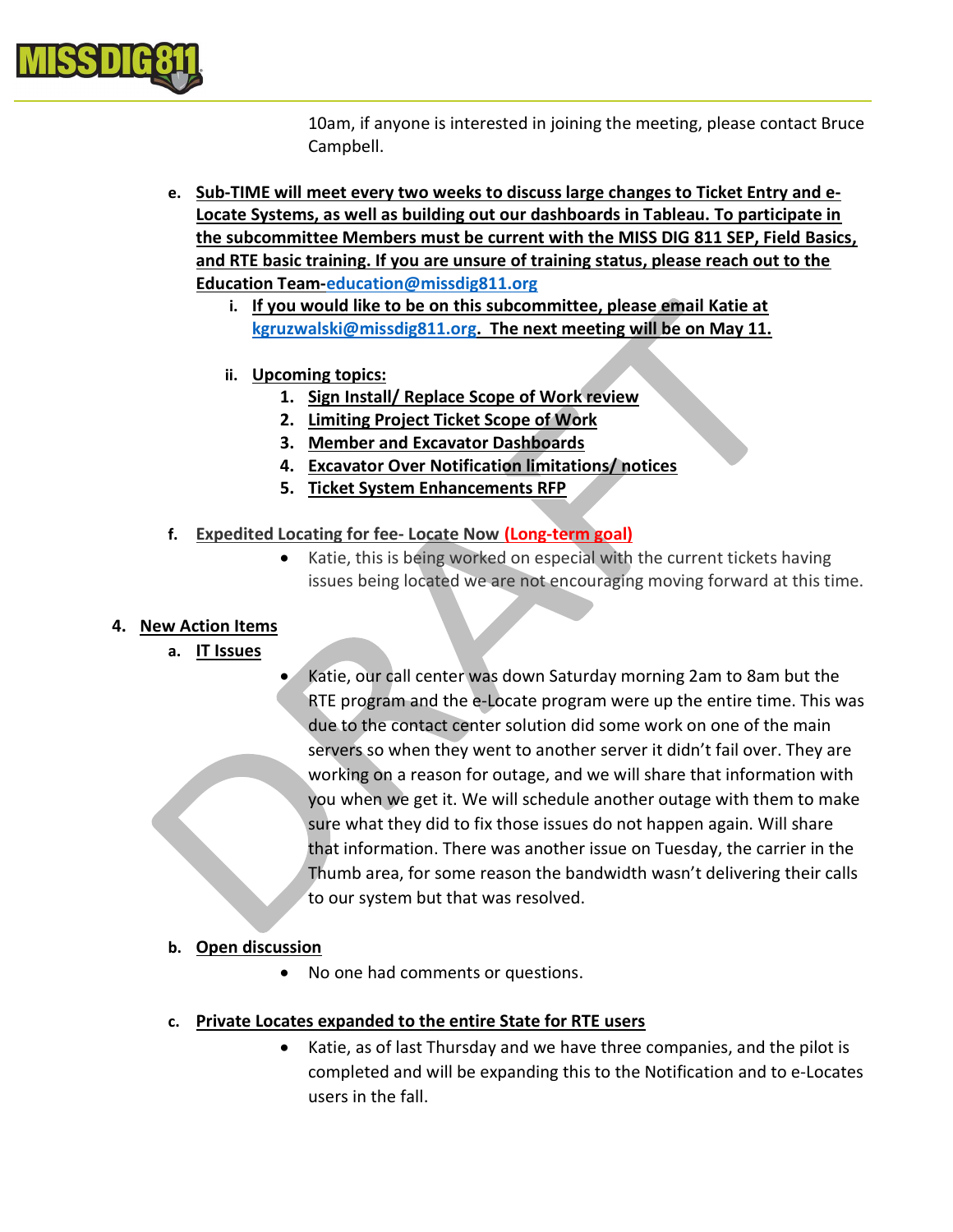

- 5. Meeting Schedule
	- a. Meetings will be held via teleconference, with web screen share information and callin number provided by MISS DIG 811 monthly. MISS DIG 811 will host a teleconference with optional onsite meetings for the TIME committee at the MISS DIG 811 office before the Locator Action Committee, LAC, meetings monthly. Teleconferences will be held the fourth Thursday of the month at 10 am before LAC. Quarterly meetings will be held following the MDPB meetings.
	- b. Upcoming Meetings:
		- i. TIME
			- 1. May 27, June 24 (WITH MDPB), July 22, August 26, September 23 (WITH MDPB), October 28, No November Meeting, & December 16 (WITH MDPB)
		- ii. Sub-TIME
			- 1. May 13, June 10, July 8, August 12, September 9, October 14, November 11, & December 2
			- 2.
- 6. TIME Adjournment: 10:12am

# Optional Five- Minute Break

### Locator Action Committee (LAC)

- 1. Top Issues
	- a. Retransmits and lack of response
		- Bruce stated our locate requests we are at a record pace and we are out 2019 ytd by 7-10%, for the month of outpacing April 2019- by 17-25%. Saturday, we had nearly 1,000 locate requests.
		- We do track this and most of the contractors say even though it says a locator contacted them, they have not been contacted.

## b. LDM and e-Locate Triage in OAK MAC

 Bruce stated the heaviest counties at the time being Oakland & Macomb and with the Consumers Energy locating issue they were having at the time, we put in place the suspend tickets in queue a legal start date to move the dates to Monday and Tuesday to help alleviate the pain and hopefully this help. We had a few contractors that had to ask for it to be moved but we asked them to move to RTE vs e-Locate. Bruce asked was this for the backlog. Dave said, yes this has helped, and we are holding study but having a hard time getting ahead. We have people coming in from out of stated and working 6-7 days a week. Bruce said we can keep this a place for a bit and if anyone else needs assist let us know.